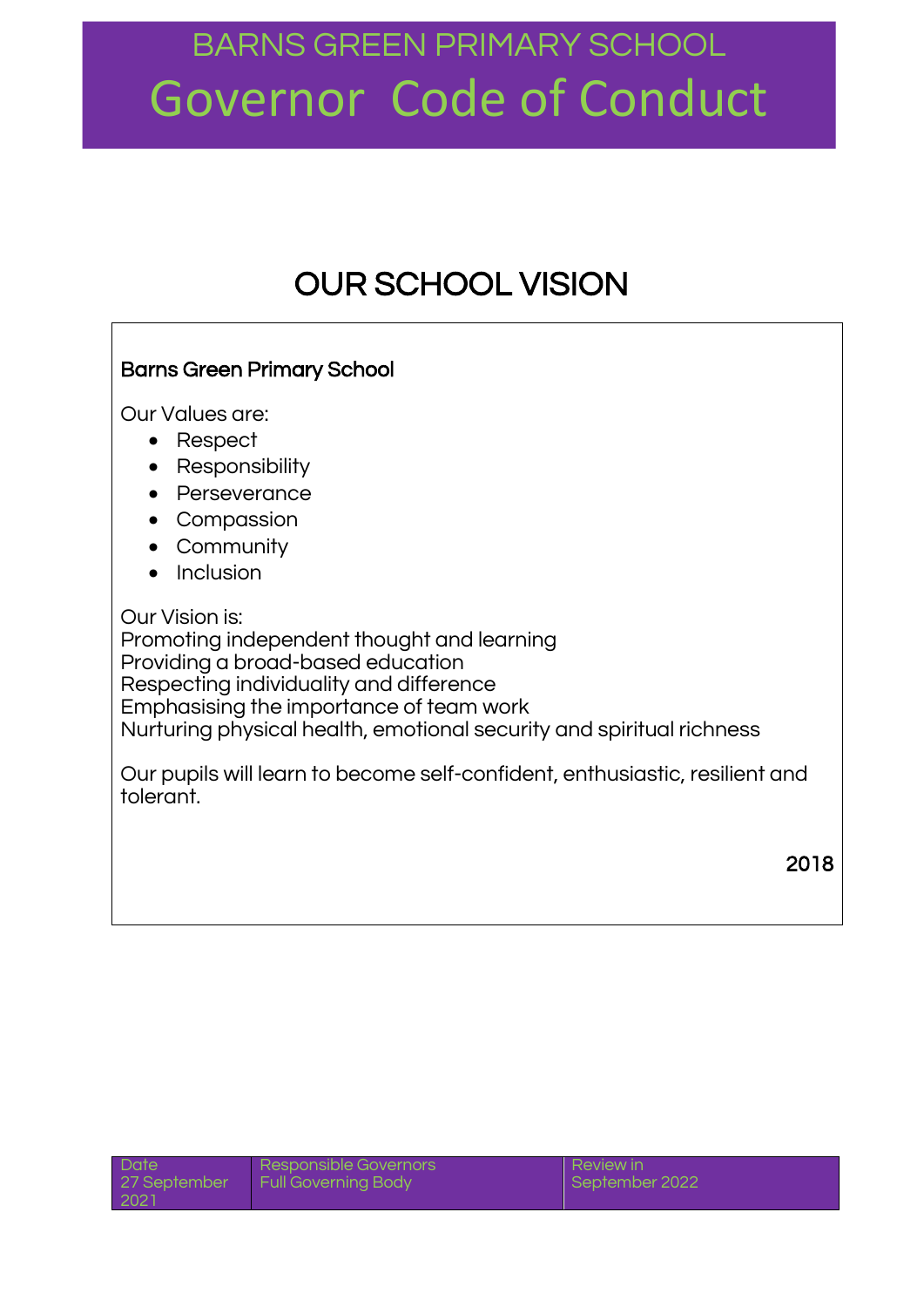Once this code has been adopted by the governing board, all members agree to faithfully abide by it.

We agree to abide by the Seven Nolan Principles of Public Life:

### **Selflessness**

We will act solely in terms of the public interest.

### **Integrity**

We will avoid placing ourselves under any obligation to people or organisations that might try inappropriately to influence us in our work. We will not act or take decisions in order to gain financial or other material benefits for ourselves, our family, or our friends. We will declare and resolve any interests and relationships.

### **Objectivity**

We will act and take decisions impartially, fairly and on merit, using the best evidence and without discrimination or bias.

### **Accountability**

We are accountable to the public for our decisions and actions and will submit ourselves to the scrutiny necessary to ensure this.

### **Openness**

We will act and take decisions in an open and transparent manner. Information will not be withheld from the public unless there are clear and lawful reasons for so doing.

### **Honesty**

We will be truthful.

### **Leadership**

We will exhibit these principles in our own behaviour. We will actively promote and robustly support the principles and be willing to challenge poor behaviour wherever it occurs.

### **We will focus on our core governance functions:**

- 1. Ensuring there is clarity of vision, ethos and strategic direction
- 2. Holding executive leaders to account for the educational performance of the organisation and its pupils and the performance management of staff
- 3. Overseeing the financial performance of the organisation and making sure its money is well spent
- 4. Ensuring the voices of stakeholders are heard.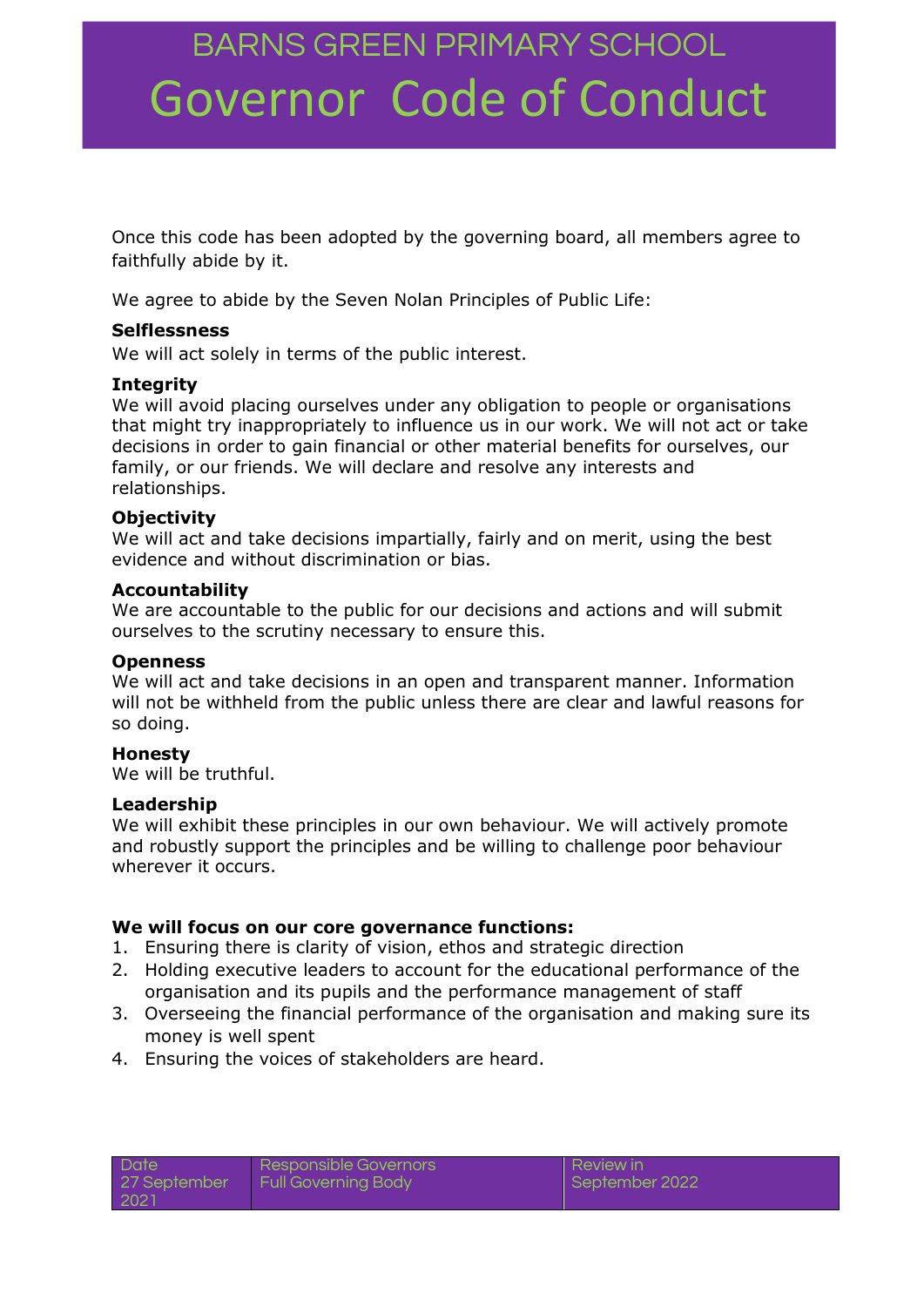### **As individual board members, we agree to:**

### **Fulfil our role & responsibilities**

- 1. We accept that our role is strategic and so will focus on our core functions rather than involve ourselves in day-to-day management.
- 2. We will develop, share and live the ethos and values of our school.
- 3. We agree to adhere to school policies and procedures as set out by the relevant governing documents and law.
- 4. We will work collectively for the benefit of the school.
- 5. We will be candid but constructive and respectful when holding senior leaders to account.
- 6. We will consider how our decisions may affect the school and local community.
- 7. We will stand by the decisions that we make as a collective body.
- 8. Where decisions and actions conflict with the Seven Principles of Public Life or may place pupils at risk, we will speak up and bring this to the attention of the relevant authorities.
- 9. We will only speak or act on behalf of the board if we have the authority to do so.
- 10. We will fulfil our responsibilities as a good employer, acting fairly and without prejudice.
- 11. When making or responding to complaints we will follow the established procedures.
- 12. We will strive to uphold the school's reputation in our private communications (including on social media).
- 13. We will not discriminate against anyone and will work to advance equality of opportunity for all.

### **Demonstrate our commitment to the role**

- 1. We will involve ourselves actively in the work of the board, and accept our fair share of responsibilities, serving on committees or working groups where required.
- 2. We will make every effort to attend all meetings and where we cannot attend explain in advance why we are unable to.
- 3. We will arrive at meetings prepared, having read all papers in advance, ready to make a positive contribution and observe protocol.
- 4. We will get to know the school well and respond to opportunities to involve ourselves in school activities.
- 5. We will visit the school and when doing so will make arrangements with relevant staff in advance and observe school and board protocol.
- 6. When visiting the school in a personal capacity (for example, as a parent or carer), we will continue to honour the commitments made in this code.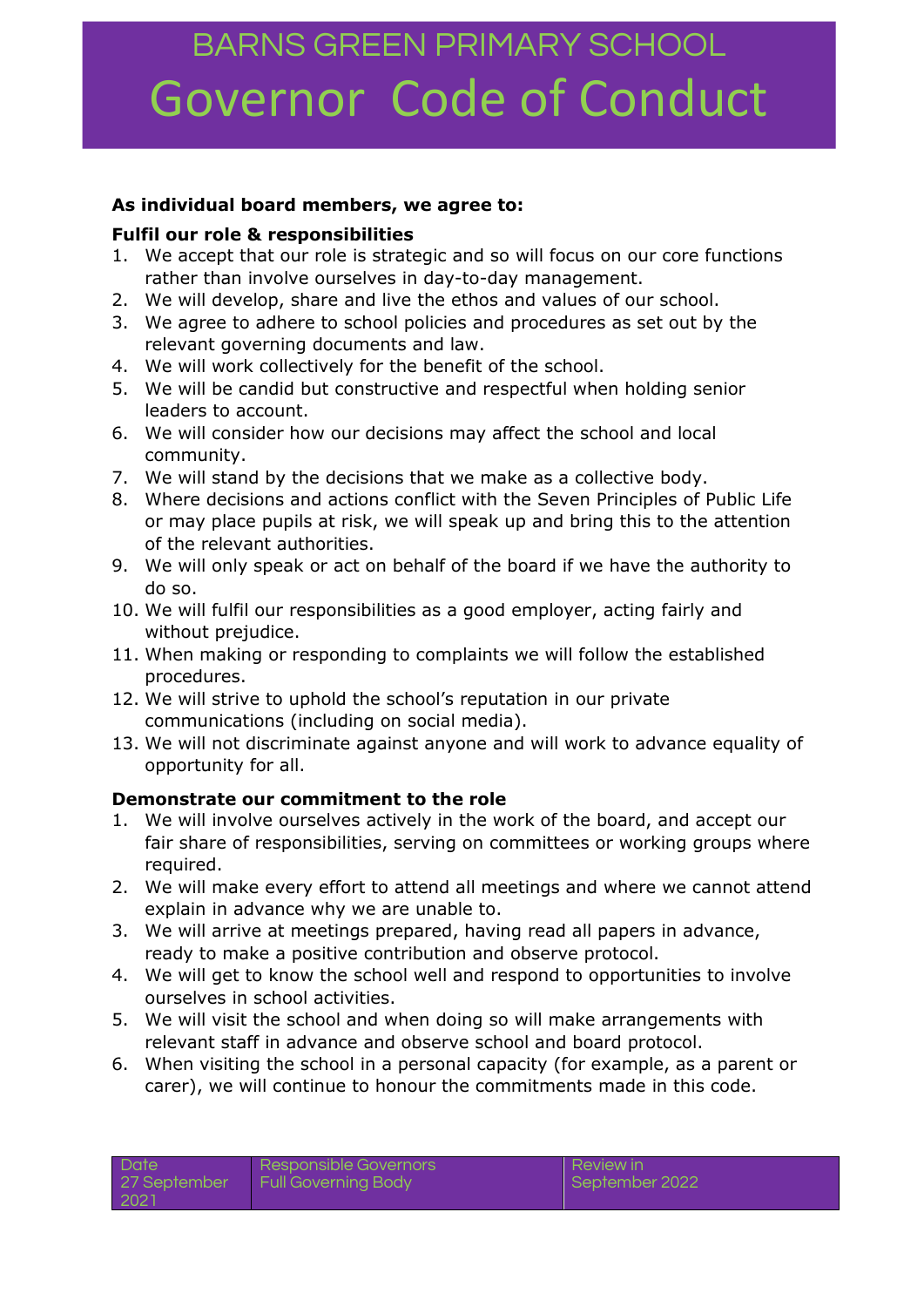7. We will participate in induction training and take responsibility for developing our individual and collective skills and knowledge on an ongoing basis.

### **Build and maintain relationships**

- 1. We will develop effective working relationships with school leaders, staff, parents and other relevant stakeholders from our local community.
- 2. We will express views openly, courteously and respectfully in all our communications with board members and staff both inside and outside of meetings.
- 3. We will work to create an inclusive environment where each board member's contributions are valued equally.
- 4. We will support the chair in their role of leading the board and ensuring appropriate conduct.

### **Respect confidentiality**

- 1. We will observe complete confidentiality both inside and outside of school when matters are deemed confidential or where they concern individual staff, pupils or families.
- 2. We will not reveal the details of any governing board vote.
- 3. We will ensure all confidential papers are held and disposed of appropriately.
- 4. We will maintain confidentiality even after we leave office.

### **Declare conflicts of interest and be transparent**

- 1. We will declare any business, personal or other interests that we have in connection with the board's business, and these will be recorded in the [register of business interests.](https://www.nga.org.uk/Knowledge-Centre/Compliance/Policies-and-procedures/Declaration-and-register-of-interests-forms.aspx)
- 2. We will also declare any conflict of loyalty at the start of any meeting should the need arise.
- 3. If a conflicted matter arises in a meeting, we will offer to leave the meeting for the duration of the discussion and any subsequent vote.
- 4. We accept that the Register of Business Interests will be published on the school website.
- 5. We will act in the best interests of the school as a whole and not as a representative of any group.
- 6. We accept that in the interests of open governance, our full names, date of appointment, terms of office, roles on the governing board, attendance records, relevant business and pecuniary interests, category of governor and the body responsible for appointing us will be published on the school website.
- 7. We accept that information relating to board members will be collected and recorded on the DfE's national database (Get information about schools), some of which will be publicly available.